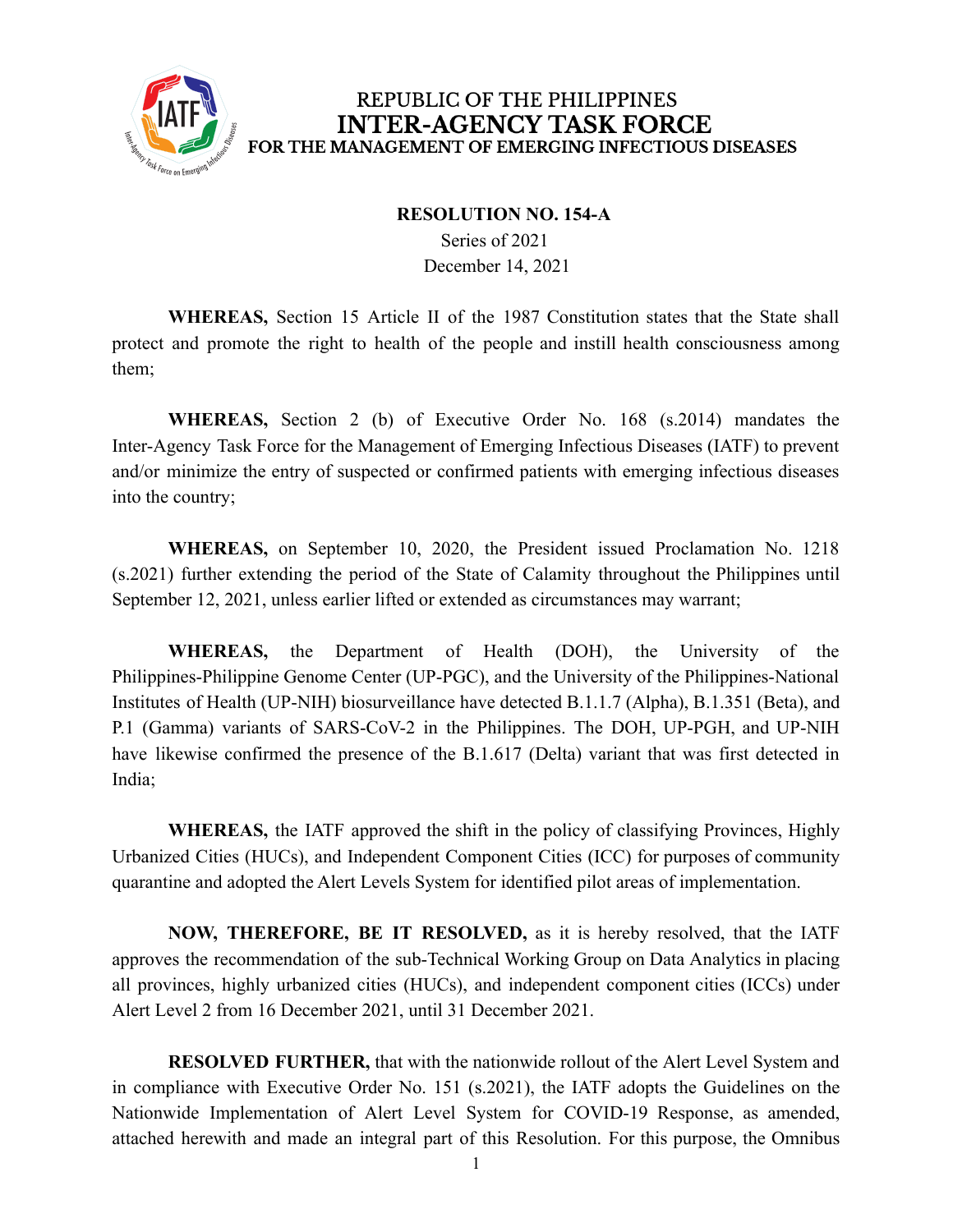

## REPUBLIC OF THE PHILIPPINES **INTER-AGENCY TASK FORCE** FOR THE MANAGEMENT OF EMERGING INFECTIOUS DISEASES

Guidelines on the Implementation of Community Quarantine in the Philippines, as amended, is deemed repealed. All provinces, highly urbanized cities, and independent component cities shall comply with the Guidelines corresponding to their respective alert level classification.

**RESOLVED FINALLY,** that the Co-Chairperson shall be duly authorized to sign this Resolution for and on behalf of the Inter-Agency Task Force.

**APPROVED** during the 154th Inter-Agency Task Force Meeting, as reflected in the minutes of the meeting, held this December 14, 2021, via video conference**.**

Kun

**KARLO ALEXEI B. NOGRALES** Secretary, Office of the Cabinet Secretariat IATF Co-Chairperson